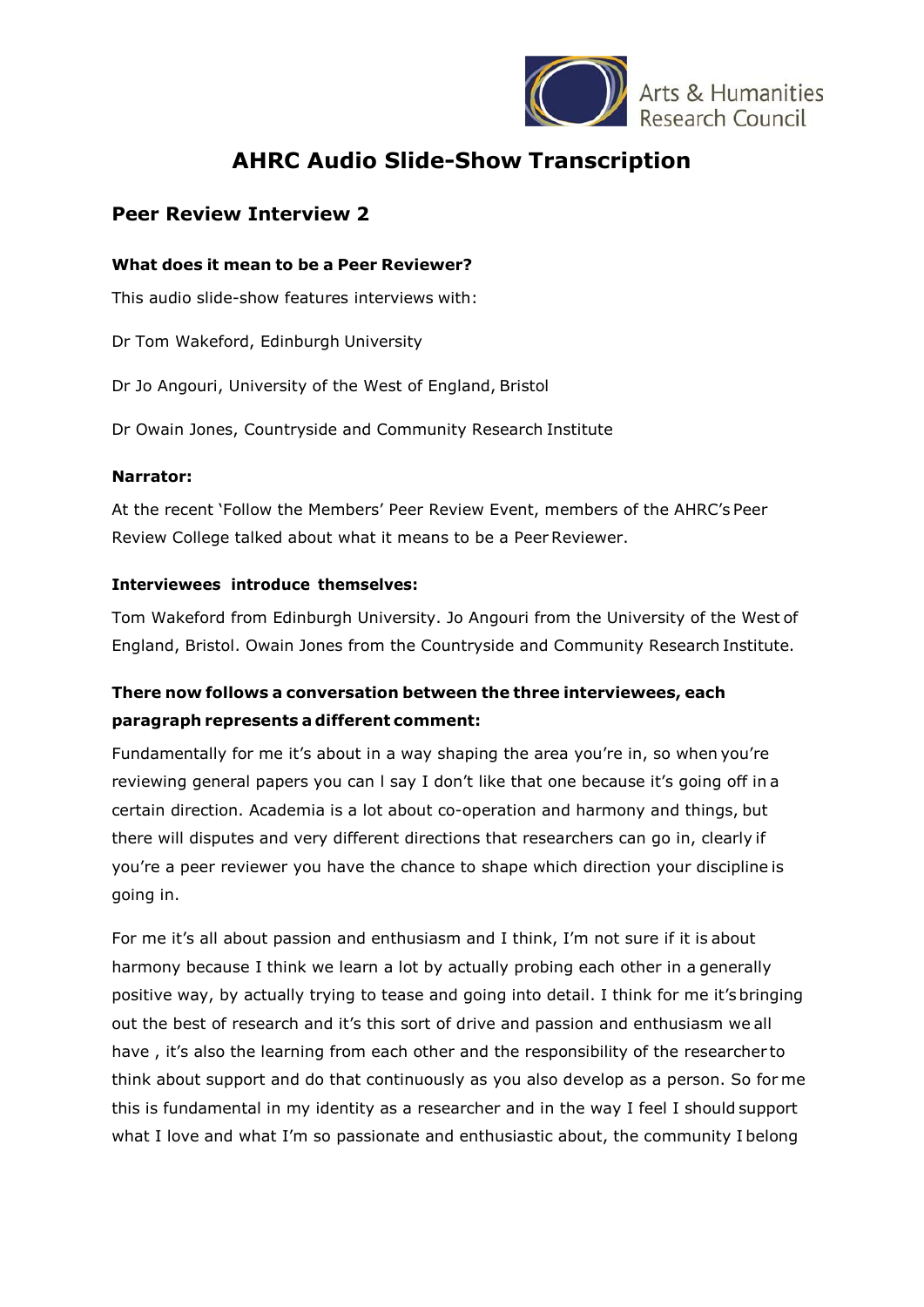to and part of my responsibility, and my responsibility to my discipline, the other researchers, the research community, my institution as a whole.

So I guess my identity is slightly different in that I for the last fifteen years havebeen kind of a split identity between an academic existence, and working with civil society groups, community groups, third sector you might call it. So I guess for me the Peer Review College is a chance to explore how my colleagues in other bits of the Humanities and Arts interpret how they might shift or not towards something that involves people outside the academy whether that be through their *Impact* statement which you know was very controversial when it was introduced, but also how they exchange, how research can be a dialogue often, and I think that's particularly exciting in the Humanities and Arts because I think the ethos among a lot of arts and humanities researchers is right for it so I'm sort of feeling I can bring something to the party which isn't arts and humanities, it's expertise, but it's more about the dialogue element.

I think that's very exciting what Tom just said, especially with the multidisciplinarity and we do live in a very multidisciplinary era and also with making research relevant to the participants, including outside academia, which is also what some of us would feel is part of our responsibility, it's not the same for everybody, depends on what you do and so on, and thinking creatively as to how you break, how we break disciplinary boundaries and also the boundaries between the research aimed at the kind of the rest of society, I think it's tremendously important. I think part of the Peer Review process is in supporting and learning from each other and seeing how good practice could then spread across disciplines.

And I think the exciting thing that's happening that we've learnt today is that there's going to be these newsletters and blogs that will allow that conversation to go beyond us in this meeting today but also beyond the college and so it becomes a whole disciplinary, not even disciplinary – a whole sector, a community, a multidisciplinary community.

I think we need to recognise that within the Arts and Humanities, different disciplines will have different peer review needs and different cultures and also different extents and ways that they can have impact and so some disciplines and some research activities really lend themselves to working with communities but in other instances it's not so straightforward. So it's definitely a sort of plurality of needs and expectations and I think reviewers have to recognise that and also that the multidisciplinary thing is very strong now but good multidisciplinary research still rests on having good single disciplinary research, that is the core which it builds from.